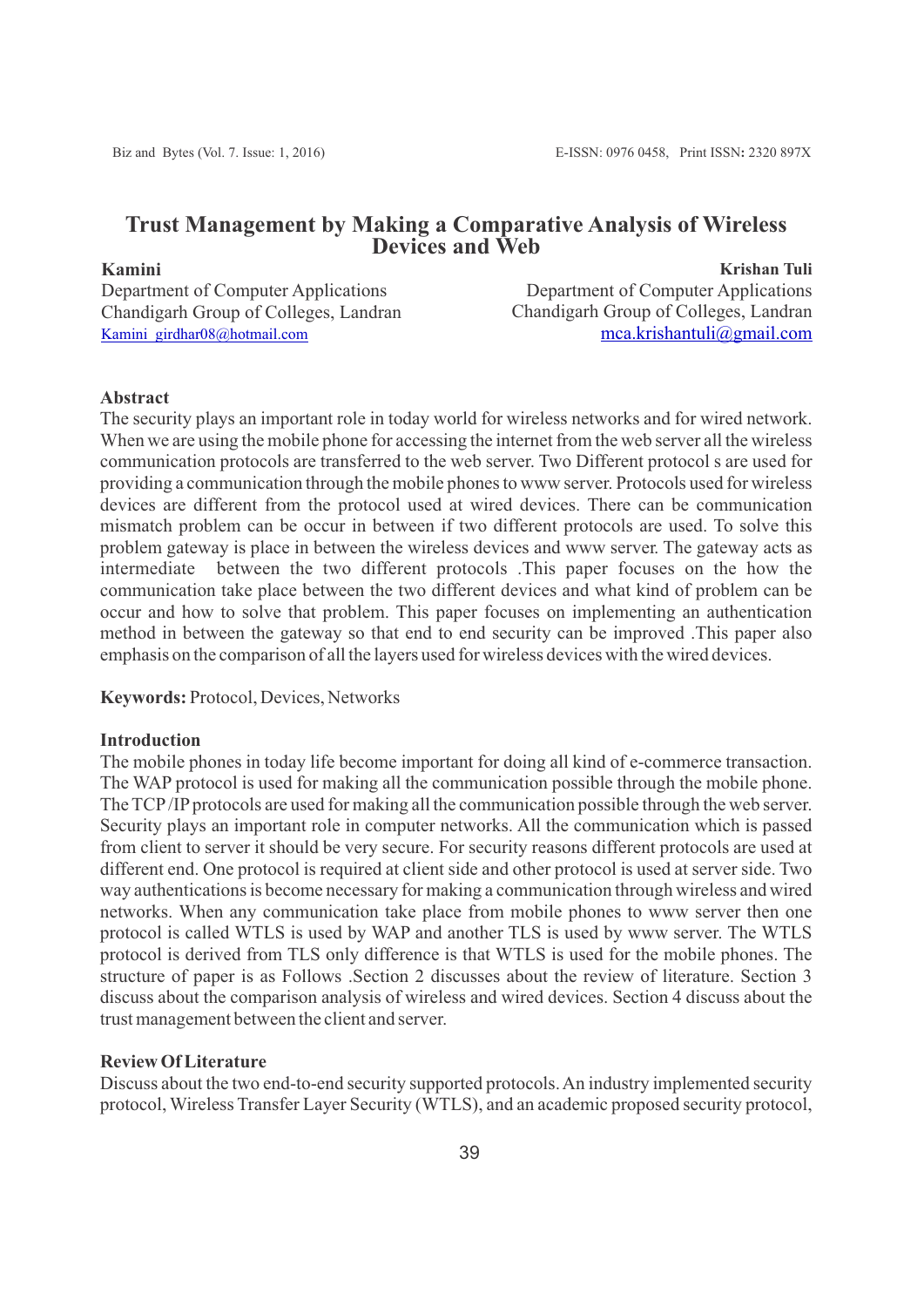Integrated Transfer Layer Security (ITLS) will be introduced. The current specification of WTLS does not provide total end-to-end security because WTLS-enabled gateway will leak plaintext during data transmission to the server. ITLS was created based on fixing WTLS security holes. A comparison of ITLS and WTLS demonstrates that ITLS provides stronger protection in gateway and offers a more secure channel than WTLS. Unlike in WTLS, where server trusts gateway, clients is the ITLS security partner of server in ITLS. All the encryption and decryption will be doubled on the client-side. Due to the limited resource on the client side (mobile devices), ITLS will perform slower than WTLS. They proposed a modified ITLS that will increase ITLS performance in addition to providing the same security level as current ITLS.

Discussed about the More and more applications are being accessed through wireless systems, including commerce, medical, manufacturing, and others. Wireless devices have become an extension of corporate databases and individuals. Their security compromises are as serious as any attack to the corporate database and may have damaging effects on the privacy of individuals and the protection of assets of an enterprise. Wireless devices include cellular phones, two-way radios, PDAs, laptop computers, and similar. These are normally portable devices with limitations of weight, size, memory, and power.

Discussed about the trade-off is security versus processing and transmission time. In this paper, an analytical performance model for public-key cryptosystem operations in WTLS protocol is developed. Different handshake protocols, different cryptosystems and key sizes are considered. Public-key cryptosystems are implemented using state-of-the–art performance improvement techniques, yielding actual performance figures for individual cryptosystems. These figures and the analytical model are used to calculate the cost of using public-key cryptosystems in WTLS. Results for different cryptosystems and handshake protocols are comparatively depicted and interpreted. It has been observed that ECC (Elliptic Curve Cryptography) performs better than its rival RSA cryptosystem in WTLS. Performance of some stronger ECC curves, which are not considered in WTLS standard, is also analyzed in this paper.

Discussed about the cryptographic protocols are designed for entity authentication and key establishment. The WTLS handshake protocol is a cryptographic protocol that performs authentication and key establishment for secure WAP communication, and an AKC protocol including key authentication and confirmation of key possession. But it has weakness in active attack because it uses variable key exchange mechanism through hello messages.

Discussed about the Wireless Application Protocol (WAP) is a protocol stack for wireless communication networks. WAPuses WTLS, a wireless variant of the SSL/TLS protocol, to secure the communication between the mobile phone and other parts of the WAP architecture. This paper describes the security architecture of WAP and some important properties of the WTLS protocol. There are however some security problems with WAP and the WTLS protocol. Privacy, data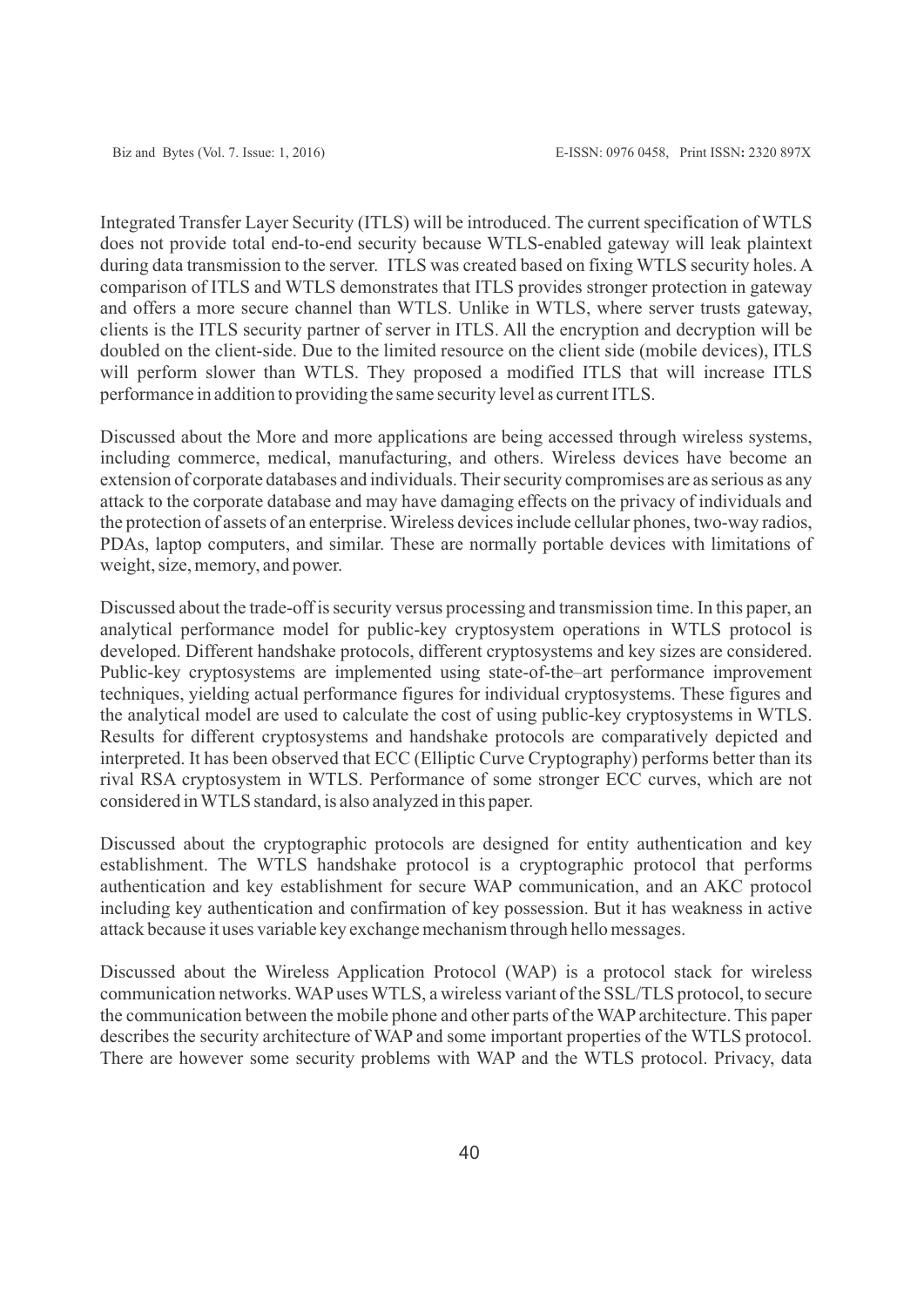| <b>Type</b>                   | <b>Wireless Devices</b>                       | <b>Wired Devices</b>                                 |
|-------------------------------|-----------------------------------------------|------------------------------------------------------|
| <b>User interface</b>         | The user interface used                       | The user interface used                              |
|                               | for WAP is through the                        | for wired devices is                                 |
|                               | built in mini browser in                      | through the internet                                 |
|                               | mobile phone.                                 | explorer, Mozilla, opera                             |
|                               |                                               | etc used by web.                                     |
| <b>Security Protocol</b>      | The security protocol                         | The security protocol                                |
|                               | used for wireless devices                     | used for wireless devices                            |
|                               | is called WTLS.                               | is called TLS.                                       |
| Capacity                      | The mobile phones                             | The wired devices has                                |
|                               | limited bandwidth and                         | more capacity as                                     |
|                               | less memory .Due to this                      | compare to mobile                                    |
|                               | heavy computations does                       | phones .Due to this                                  |
|                               | not performed by security                     | heavy computations is                                |
|                               | devices                                       | performed by security                                |
|                               |                                               | devices                                              |
|                               | The WAP                                       |                                                      |
| <b>Use of Gateway</b>         | communication is passing                      | All the encrypted data of<br>wired devices is passed |
|                               | through the gateway to                        | directly to server.                                  |
|                               | web server.                                   |                                                      |
| Language                      |                                               | The WML language is The HTML language is used        |
|                               | used by wireless devices.                     | by wired devices.                                    |
| <b>Transport layer</b>        | The protocol used by                          | The protocol used by the                             |
| protocol                      | transport layer is called                     | transport layer is called                            |
|                               | WDP.                                          | UDP.                                                 |
| <b>Session layer protocol</b> | The protocol used for                         | The protocol used for                                |
|                               | maintaining the session is                    | maintaining the session                              |
|                               | called WSP.                                   | is called HTTP.                                      |
|                               | Transaction Layer The WTP protocol is used at | The TCP/IP is used at                                |
| protocol                      | transport layer.                              | transport layer.                                     |
|                               |                                               |                                                      |
|                               |                                               |                                                      |
|                               |                                               |                                                      |

# **Comparison Analysis Of Wireless And Wired Devices**

# **WAP WIRELESS COMMUNICATION**

WAP stands for wireless application protocol which provides the internet facilities and various telephonic services to digital mobile phones and wireless terminals. This protocol works for various wireless network environment and provide web page available on low resolution device.WAP devices are used for various web application, internet browsing, email and searching purpose.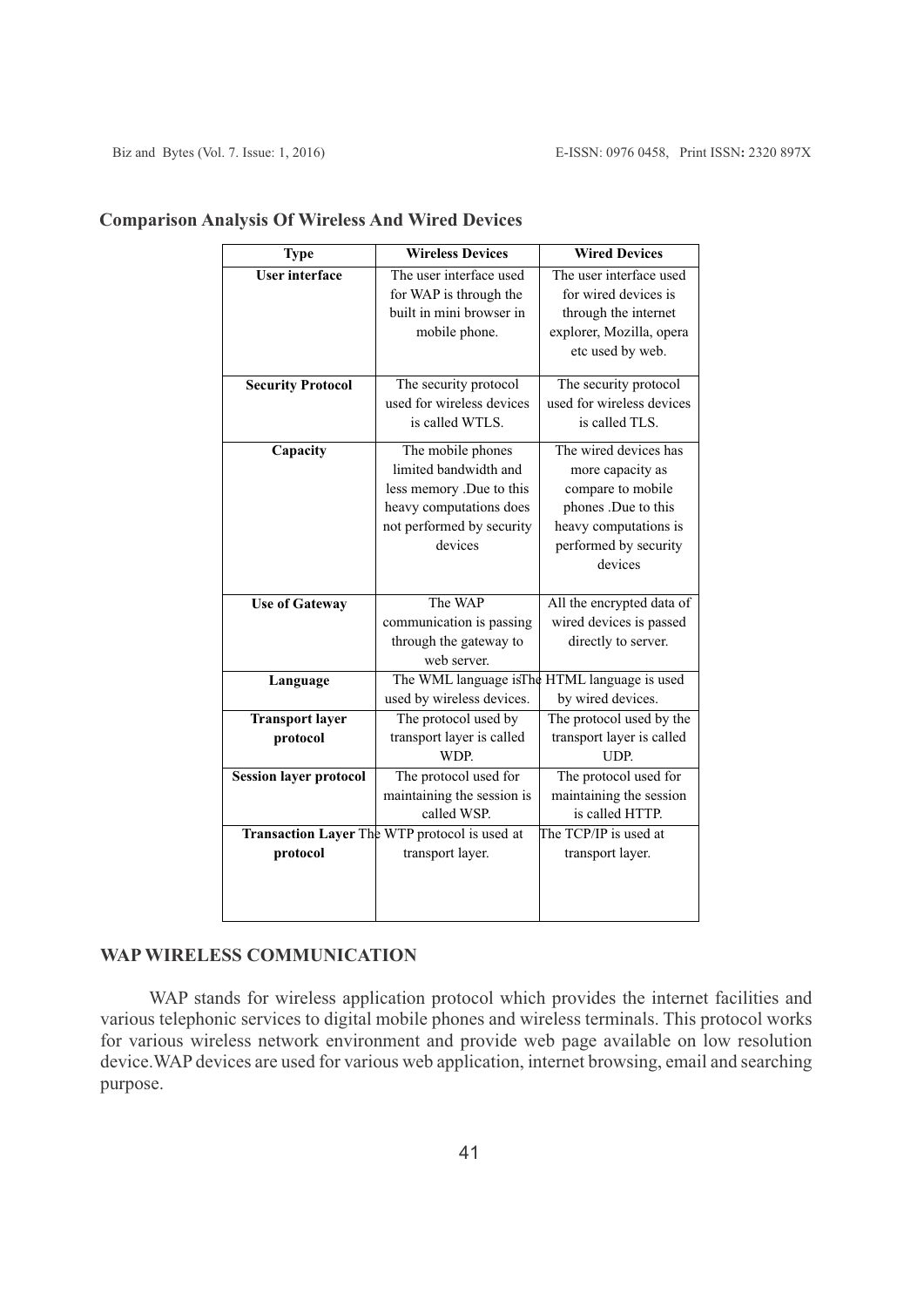WAP is the worldwide standard for providing Internet communications and advanced telephony services on digital mobile phones, pagers, personal digital assistants and other Wireless terminal.WAP means Wireless Application Protocol. Wireless means Lacking or not requiring a wire or wires: pertaining to radio transmission. Application means a computer program or piece of computer software that is designed to do a specific task. Protocols mean a set of technical rules about how information should be transmitted and received using computers. WAP is the set of rules governing the transmission and reception of data by computer applications on, or via, wireless devices like mobile phones. WAP allows wireless devices to view specifically Designed pages from the Internet, using only plain text [6]. Wireless devices provide the computing device with limited CPU, memory and battery life and a simple user interface. The WAP specification addresses these issues by using the best of existing standards and developing new extensions when needed. The WAPsolution leverages the tremendous investment in web servers, web development tools, web programmers and web applications while solving the unique problems associated with the wireless domain.

The basic structure of WAP is as follows.



**Figure 1. WAP structure**

In the above diagram 1 the WAP client wants to connect to the Internet, all the communication passes through the WAP gateway[7]. This WAP gateway translates all the protocols used in WAP to the protocols used on the Internet. The Wireless transport layer security protocol is used by WAP Gateway to provide communication between the WAP client and WAP gateway[8]. The Transport layer security protocol is used to communicate between the gateway and www server.

# **Pros & Cons Of Wtls**

#### Pros

- The protocols works in conjunction with PKI (public key infrastructure) and wireless cookies for providing the security solution.PKI uses digital certificates to secure application platform and browsers.
- The WTLS provide data security, integrity, privacy, authentication of WAP devices.
- Cons
- Wireless devices consume less CPU power, less memory and more battery life when we used encryption techniques normally it consume a great deal of CPU usage, memory and bandwidth.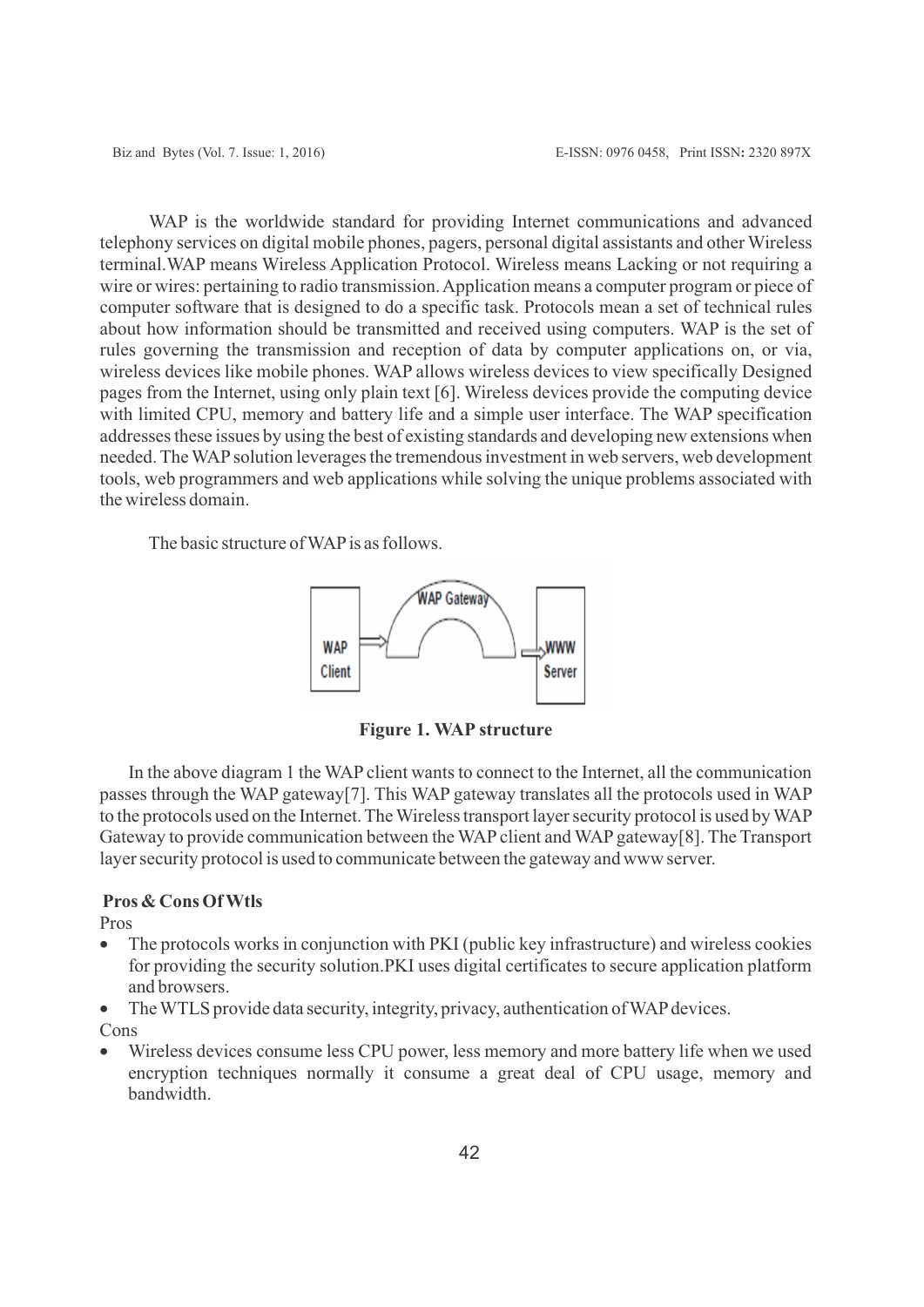· Wireless networks provide less bandwidth, stability and reliability then the wired networks.

### **TLS Protocol Stack**

The TLS is used to provide data integrity and security for network communication[9]. They use cryptographic methods to encrypt the data at the transport layer from end to end. The application layer used HTTP, FTP, Telnet and others. The SSL/TLS operates on a layer between the transport layer and application layer. In this position it can support multiple application layer protocols by securing the application data before sending it to transport layer.

The TLS security protocol is divided into four specialized protocol

The Handshake protocol is responsible for the cipher suite negotiation, the initial key exchange and the authentication of the two sides. The alert protocol offers some signalling to the other protocols. It can help informing the peer for the cause of failures and other error conditions the record protocol offers symmetric encryption, data authenticity and optionally compression.

#### **Trust Management**

Trust is important factor in security which provides relationship among the security protocols. When communication take place between client and server, Trust is required at both sides. The trust management is used for managing whether client is connecting to correct server and server is connected with trusted client. Both parties exchange the certificates with each other. This certificate is called trusted certificate which exchange by the client and server machine. The WTLS security protocol is based on TLS which is used for providing the data security and integrity between the two parties when they are communicate through the intrenet.The following three types of authentication is provided by security protocol.

1. Anonymous: This type of authentication is made between the client and server without exchanging certificates between them

2. Server side authentication: In this authentication method the server is authenticated by sending a security certificate to client. This is called one way authentication because no certificate is send from client side.

3. Client side authentication: In this authentication both client and server authenticate each other by sending a security

#### **Conclusion**

The paper focuses on the literature study of various protocols used for wireless devices and wired devices. Trust management between the client and server becomes a important factor in today date. This trust management is providing the information regarding whether the correct client is connected to correct server. Two parties exchanges certificates with each other to maintain trust. In future trusty path would be created for providing a communication between the client and server.